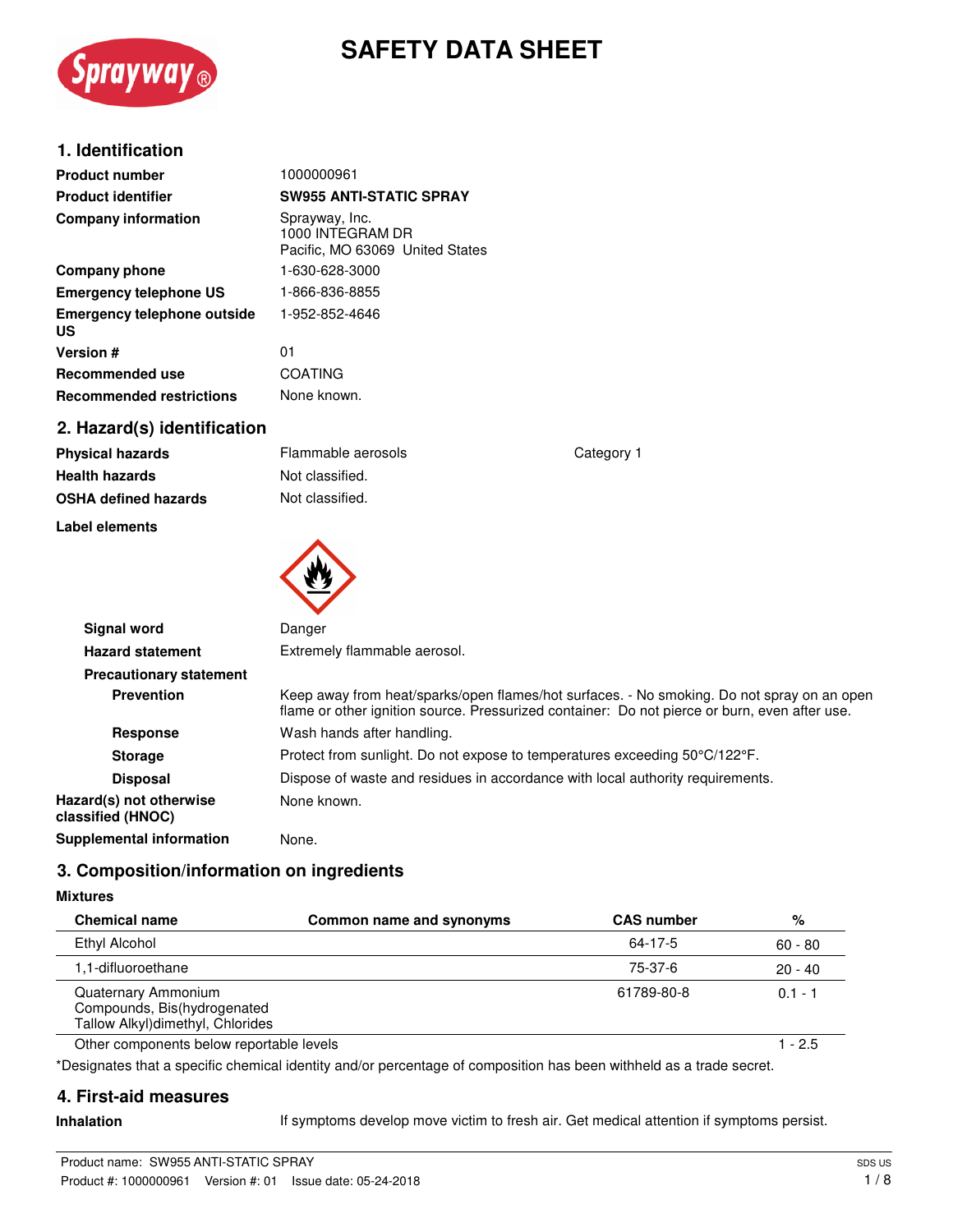| <b>Skin contact</b>                                                          | Wash off with soap and water. Get medical attention if irritation develops and persists.                                                                                                                                                                                                     |
|------------------------------------------------------------------------------|----------------------------------------------------------------------------------------------------------------------------------------------------------------------------------------------------------------------------------------------------------------------------------------------|
| Eye contact                                                                  | Rinse with water. Get medical attention if irritation develops and persists.                                                                                                                                                                                                                 |
| Ingestion                                                                    | Rinse mouth. Get medical attention if symptoms occur.                                                                                                                                                                                                                                        |
| <b>Most important</b><br>symptoms/effects, acute and<br>delayed              | Headache. Coughing.                                                                                                                                                                                                                                                                          |
| Indication of immediate<br>medical attention and special<br>treatment needed | Treat symptomatically.                                                                                                                                                                                                                                                                       |
| <b>General information</b>                                                   | Ensure that medical personnel are aware of the material(s) involved, and take precautions to<br>protect themselves.                                                                                                                                                                          |
| 5. Fire-fighting measures                                                    |                                                                                                                                                                                                                                                                                              |
| Suitable extinguishing media                                                 | Alcohol resistant foam. Powder. Carbon dioxide (CO2).                                                                                                                                                                                                                                        |
| Unsuitable extinguishing<br>media                                            | Do not use water jet as an extinguisher, as this will spread the fire.                                                                                                                                                                                                                       |
| Specific hazards arising from<br>the chemical                                | Contents under pressure. Pressurized container may explode when exposed to heat or flame.<br>During fire, gases hazardous to health may be formed.                                                                                                                                           |
| Special protective equipment<br>and precautions for firefighters             | Firefighters must use standard protective equipment including flame retardant coat, helmet with<br>face shield, gloves, rubber boots, and in enclosed spaces, SCBA.                                                                                                                          |
| <b>Fire fighting</b><br>equipment/instructions                               | Move containers from fire area if you can do so without risk. Containers should be cooled with<br>water to prevent vapor pressure build up. For massive fire in cargo area, use unmanned hose<br>holder or monitor nozzles, if possible. If not, withdraw and let fire burn out.             |
| <b>Specific methods</b>                                                      | Use standard firefighting procedures and consider the hazards of other involved materials. Move<br>containers from fire area if you can do so without risk. Use water spray to cool unopened<br>containers. In the event of fire and/or explosion do not breathe fumes.                      |
| <b>General fire hazards</b>                                                  | Extremely flammable aerosol.                                                                                                                                                                                                                                                                 |
| 6. Accidental release measures                                               |                                                                                                                                                                                                                                                                                              |
| Personal precautions,<br>protective equipment and<br>emergency procedures    | Keep unnecessary personnel away. Keep people away from and upwind of spill/leak. Wear<br>appropriate protective equipment and clothing during clean-up. Do not touch damaged container<br>or spilled material unless wearing appropriate protective clothing. Ventilate closed spaces before |

appropriate protective equipment and clothing during clean-up. Do not touch damaged containers or spilled material unless wearing appropriate protective clothing. Ventilate closed spaces before entering them. Local authorities should be advised if significant spillages cannot be contained. For personal protection, see section 8 of the SDS. **emergency procedures** Refer to attached safety data sheets and/or instructions for use. Stop leak if you can do so without risk. Move the cylinder to a safe and open area if the leak is irreparable. Isolate area until gas has dispersed. Eliminate all ignition sources (no smoking, flares, sparks, or flames in immediate area). Keep combustibles (wood, paper, oil, etc.) away from spilled material. For waste disposal, see section 13 of the SDS. **Methods and materials for containment and cleaning up Environmental precautions** Avoid discharge into drains, water courses or onto the ground. **7. Handling and storage** Pressurized container: Do not pierce or burn, even after use. Do not use if spray button is missing or defective. Do not spray on a naked flame or any other incandescent material. Do not smoke while using or until sprayed surface is thoroughly dry. Do not cut, weld, solder, drill, grind, or expose containers to heat, flame, sparks, or other sources of ignition. All equipment used when handling the product must be grounded. Do not re-use empty containers. Use only in well-ventilated areas. Wear appropriate personal protective equipment. Observe good industrial hygiene practices. **Precautions for safe handling** Level 2 Aerosol. Pressurized container. Protect from sunlight and do not expose to temperatures exceeding 50°C/122 °F. Do not puncture, incinerate or crush. Do not handle or store near an open flame, **Conditions for safe storage, including any incompatibilities**

> heat or other sources of ignition. This material can accumulate static charge which may cause spark and become an ignition source. Store away from incompatible materials (see Section 10 of

the SDS).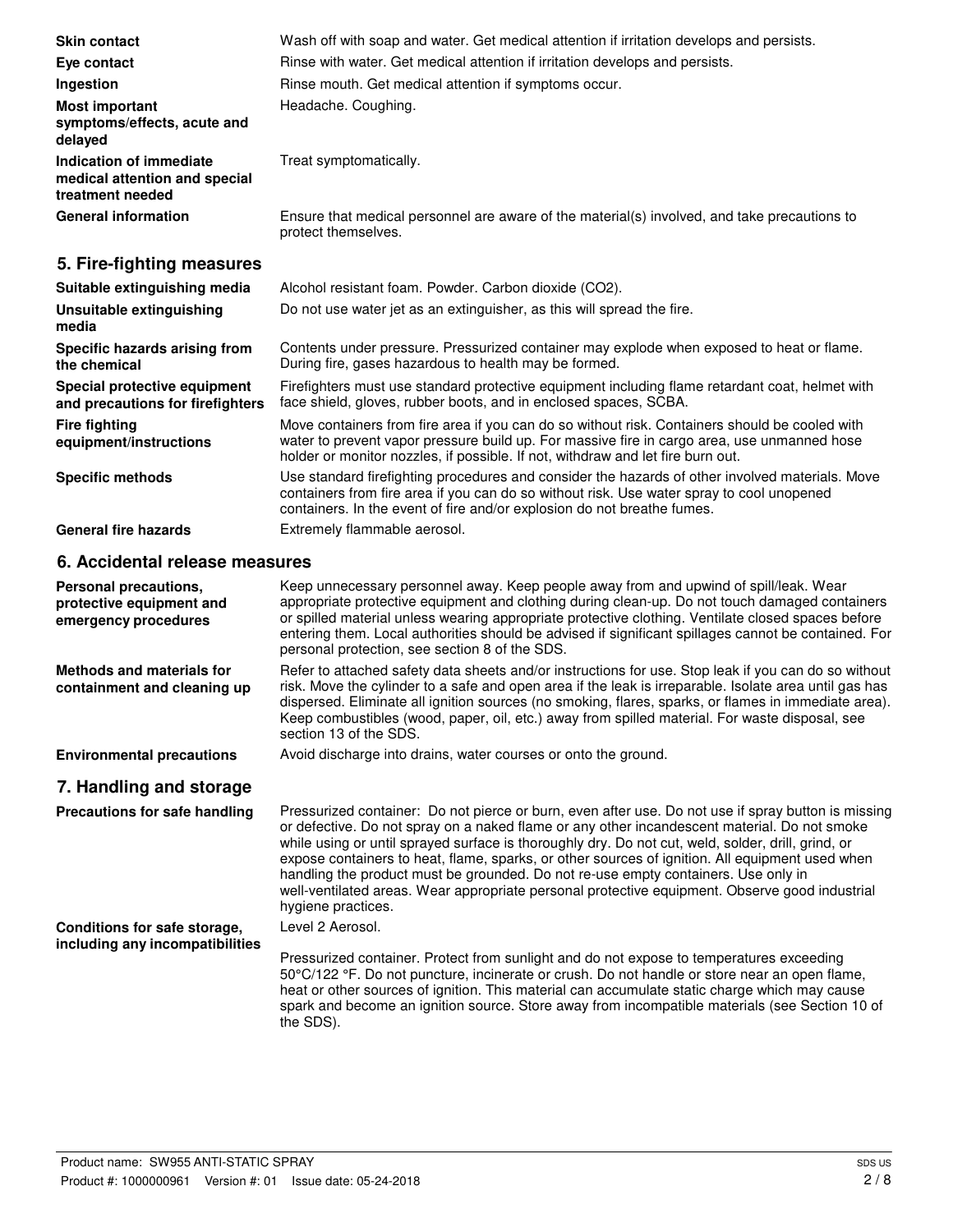## **8. Exposure controls/personal protection**

## **Occupational exposure limits**

| <b>Components</b>                                                | US. OSHA Table Z-1 Limits for Air Contaminants (29 CFR 1910.1000)<br><b>Type</b>                                                                                                                                                                                                                                                                                                                       | Value                                                                                                                                                                                   |
|------------------------------------------------------------------|--------------------------------------------------------------------------------------------------------------------------------------------------------------------------------------------------------------------------------------------------------------------------------------------------------------------------------------------------------------------------------------------------------|-----------------------------------------------------------------------------------------------------------------------------------------------------------------------------------------|
| Ethyl Alcohol (CAS 64-17-5)                                      | <b>PEL</b>                                                                                                                                                                                                                                                                                                                                                                                             | 1900 mg/m3<br>1000 ppm                                                                                                                                                                  |
| <b>US. ACGIH Threshold Limit Values</b>                          |                                                                                                                                                                                                                                                                                                                                                                                                        | Value                                                                                                                                                                                   |
| <b>Components</b>                                                | <b>Type</b>                                                                                                                                                                                                                                                                                                                                                                                            |                                                                                                                                                                                         |
| Ethyl Alcohol (CAS 64-17-5)                                      | <b>STEL</b>                                                                                                                                                                                                                                                                                                                                                                                            | 1000 ppm                                                                                                                                                                                |
| US. NIOSH: Pocket Guide to Chemical Hazards<br><b>Components</b> | <b>Type</b>                                                                                                                                                                                                                                                                                                                                                                                            | Value                                                                                                                                                                                   |
| Ethyl Alcohol (CAS 64-17-5)                                      | <b>TWA</b>                                                                                                                                                                                                                                                                                                                                                                                             | 1900 mg/m3<br>1000 ppm                                                                                                                                                                  |
| <b>Components</b>                                                | US. Workplace Environmental Exposure Level (WEEL) Guides<br><b>Type</b>                                                                                                                                                                                                                                                                                                                                | Value                                                                                                                                                                                   |
| 1,1-difluoroethane (CAS<br>75-37-6)                              | <b>TWA</b>                                                                                                                                                                                                                                                                                                                                                                                             | 2700 mg/m3                                                                                                                                                                              |
|                                                                  |                                                                                                                                                                                                                                                                                                                                                                                                        | 1000 ppm                                                                                                                                                                                |
| <b>Biological limit values</b>                                   | No biological exposure limits noted for the ingredient(s).                                                                                                                                                                                                                                                                                                                                             |                                                                                                                                                                                         |
| Appropriate engineering<br>controls                              | Good general ventilation (typically 10 air changes per hour) should be used. Ventilation rates<br>should be matched to conditions. If applicable, use process enclosures, local exhaust ventilation,<br>or other engineering controls to maintain airborne levels below recommended exposure limits. If<br>exposure limits have not been established, maintain airborne levels to an acceptable level. |                                                                                                                                                                                         |
|                                                                  | Individual protection measures, such as personal protective equipment                                                                                                                                                                                                                                                                                                                                  |                                                                                                                                                                                         |
| Eye/face protection                                              | Wear safety glasses with side shields (or goggles).                                                                                                                                                                                                                                                                                                                                                    |                                                                                                                                                                                         |
| <b>Skin protection</b>                                           |                                                                                                                                                                                                                                                                                                                                                                                                        |                                                                                                                                                                                         |
| <b>Hand protection</b>                                           | supplier.                                                                                                                                                                                                                                                                                                                                                                                              | Wear appropriate chemical resistant gloves. Suitable gloves can be recommended by the glove                                                                                             |
| <b>Other</b>                                                     | Wear suitable protective clothing.                                                                                                                                                                                                                                                                                                                                                                     |                                                                                                                                                                                         |
| <b>Respiratory protection</b>                                    | air-supplied respirator.                                                                                                                                                                                                                                                                                                                                                                               | If permissible levels are exceeded use NIOSH mechanical filter / organic vapor cartridge or an                                                                                          |
| <b>Thermal hazards</b>                                           | Wear appropriate thermal protective clothing, when necessary.                                                                                                                                                                                                                                                                                                                                          |                                                                                                                                                                                         |
| <b>General hygiene</b><br>considerations                         | clothing and protective equipment to remove contaminants.                                                                                                                                                                                                                                                                                                                                              | When using do not smoke. Always observe good personal hygiene measures, such as washing<br>after handling the material and before eating, drinking, and/or smoking. Routinely wash work |

## **9. Physical and chemical properties**

| Appearance                                               |                                          |
|----------------------------------------------------------|------------------------------------------|
| <b>Physical state</b>                                    | Gas.                                     |
| <b>Form</b>                                              | Aerosol.                                 |
| Color                                                    | Not available.                           |
| Odor                                                     | Not available.                           |
| <b>Odor threshold</b>                                    | Not available.                           |
| рH                                                       | Not available.                           |
| Melting point/freezing point                             | Not available.                           |
| Initial boiling point and boiling<br>range               | Not available.                           |
| <b>Flash point</b>                                       | -58.0 °F (-50.0 °C) PROPELLANT estimated |
| <b>Evaporation rate</b>                                  | Not available.                           |
| Flammability (solid, gas)                                | Not available.                           |
| Upper/lower flammability or explosive limits             |                                          |
| <b>Flammability limit - lower</b> 4.2 % estimated<br>(%) |                                          |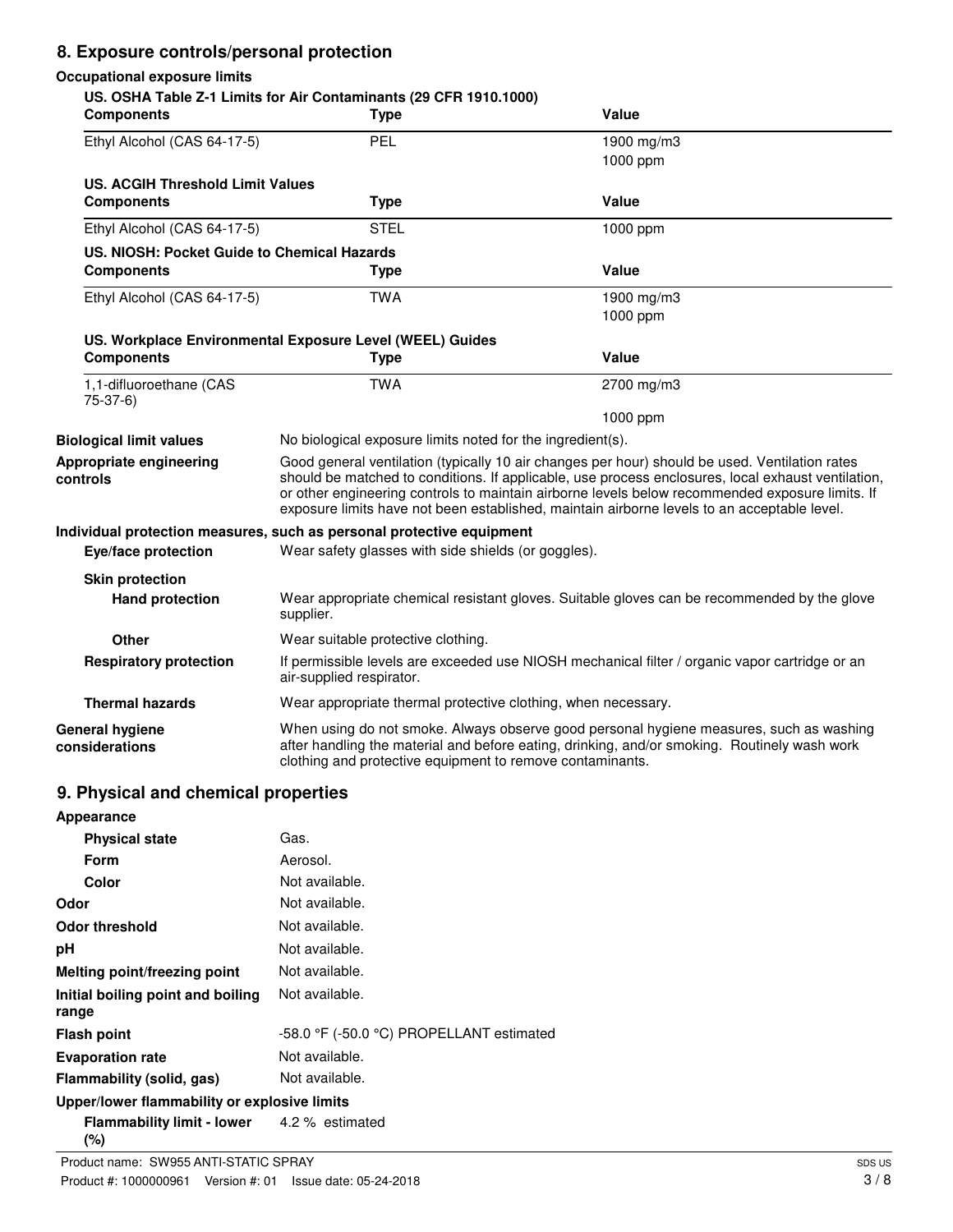| <b>Flammability limit - upper</b><br>(%)          | 16.9 % estimated       |
|---------------------------------------------------|------------------------|
| Explosive limit - lower (%)                       | Not available.         |
| Explosive limit - upper (%)                       | Not available.         |
| Vapor pressure                                    | 41 psig @70F estimated |
| <b>Vapor density</b>                              | Not available.         |
| <b>Relative density</b>                           | 0.812 g/cm3 estimated  |
| Solubility(ies)                                   |                        |
| Solubility (water)                                | Not available.         |
| <b>Partition coefficient</b><br>(n-octanol/water) | Not available.         |
| <b>Auto-ignition temperature</b>                  | Not available.         |
| <b>Decomposition temperature</b>                  | Not available.         |
| Viscosity                                         | Not available.         |
| <b>Other information</b>                          |                        |
| <b>Explosive properties</b>                       | Not explosive.         |
| <b>Heat of combustion (NFPA</b><br>30B)           | 20.69 kJ/g estimated   |
| <b>Oxidizing properties</b>                       | Not oxidizing.         |
| <b>Specific gravity</b>                           | 0.812 estimated        |
| VOC (Weight %)                                    | 79.44 %                |

## **10. Stability and reactivity**

| Reactivity                                   | The product is stable and non-reactive under normal conditions of use, storage and transport. |
|----------------------------------------------|-----------------------------------------------------------------------------------------------|
| <b>Chemical stability</b>                    | Material is stable under normal conditions.                                                   |
| <b>Possibility of hazardous</b><br>reactions | Hazardous polymerization does not occur.                                                      |
| <b>Conditions to avoid</b>                   | Avoid temperatures exceeding the flash point. Contact with incompatible materials.            |
| Incompatible materials                       | Strong oxidizing agents.                                                                      |
| <b>Hazardous decomposition</b><br>products   | No hazardous decomposition products are known.                                                |

## **11. Toxicological information**

## **Information on likely routes of exposure**

| <b>Inhalation</b>                                                                  | No adverse effects due to inhalation are expected.       |
|------------------------------------------------------------------------------------|----------------------------------------------------------|
| <b>Skin contact</b>                                                                | No adverse effects due to skin contact are expected.     |
| Eye contact                                                                        | Direct contact with eyes may cause temporary irritation. |
| Ingestion                                                                          | Expected to be a low ingestion hazard.                   |
| Symptoms related to the<br>physical, chemical and<br>toxicological characteristics | Headache. Coughing.                                      |

**Information on toxicological effects**

## **Acute toxicity**

| <b>Components</b>           | <b>Species</b>          | <b>Test Results</b>   |
|-----------------------------|-------------------------|-----------------------|
| Ethyl Alcohol (CAS 64-17-5) |                         |                       |
| <b>Acute</b>                |                         |                       |
| Inhalation                  |                         |                       |
| LC50                        | Cat                     | 85.41 mg/l, 4.5 Hours |
|                             |                         | 43.68 mg/l, 6 Hours   |
|                             | Mouse                   | $>60000$ ppm          |
|                             | 79.43 mg/l, 134 Minutes |                       |
|                             | Rat                     | > 115.9 mg/l, 4 Hours |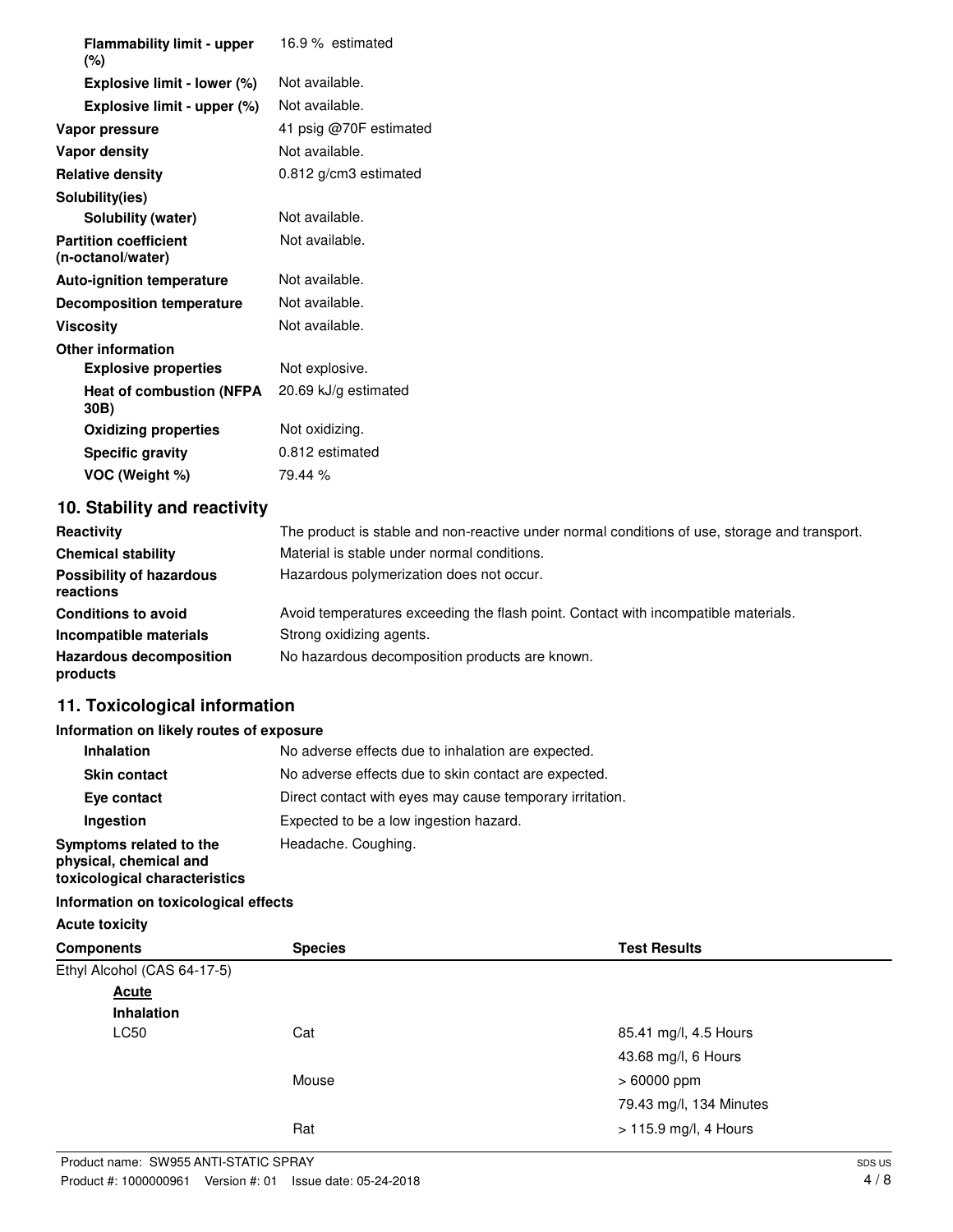| 51.3 mg/l, 6 Hours<br>Oral<br>LD50<br>Monkey<br>6000 mg/kg<br>Mouse<br>10500 ml/kg<br>Pig<br>$> 5000$ mg/kg<br>Rat<br>10470 mg/kg<br>7800 ml/kg<br>Quaternary Ammonium Compounds, Bis(hydrogenated Tallow Alkyl)dimethyl, Chlorides (CAS 61789-80-8)<br><b>Acute</b><br>Dermal<br>LD50<br>Rat<br>> 2000 mg/kg, 24 Hours<br><b>Inhalation</b> |
|----------------------------------------------------------------------------------------------------------------------------------------------------------------------------------------------------------------------------------------------------------------------------------------------------------------------------------------------|
|                                                                                                                                                                                                                                                                                                                                              |
|                                                                                                                                                                                                                                                                                                                                              |
|                                                                                                                                                                                                                                                                                                                                              |
|                                                                                                                                                                                                                                                                                                                                              |
|                                                                                                                                                                                                                                                                                                                                              |
|                                                                                                                                                                                                                                                                                                                                              |
|                                                                                                                                                                                                                                                                                                                                              |
|                                                                                                                                                                                                                                                                                                                                              |
|                                                                                                                                                                                                                                                                                                                                              |
|                                                                                                                                                                                                                                                                                                                                              |
|                                                                                                                                                                                                                                                                                                                                              |
|                                                                                                                                                                                                                                                                                                                                              |
| LC50<br>Rat<br>> 180 mg/l, 60 Minutes                                                                                                                                                                                                                                                                                                        |
| Oral                                                                                                                                                                                                                                                                                                                                         |
| LD50<br>Rat<br>> 2000 mg/kg                                                                                                                                                                                                                                                                                                                  |
|                                                                                                                                                                                                                                                                                                                                              |
| * Estimates for product may be based on additional component data not shown.                                                                                                                                                                                                                                                                 |
| <b>Skin corrosion/irritation</b><br>Prolonged skin contact may cause temporary irritation.                                                                                                                                                                                                                                                   |
| Direct contact with eyes may cause temporary irritation.<br>Serious eye damage/eye<br>irritation                                                                                                                                                                                                                                             |
| Respiratory or skin sensitization                                                                                                                                                                                                                                                                                                            |
| <b>Respiratory sensitization</b><br>Not a respiratory sensitizer.                                                                                                                                                                                                                                                                            |
| <b>Skin sensitization</b><br>This product is not expected to cause skin sensitization.                                                                                                                                                                                                                                                       |
| No data available to indicate product or any components present at greater than 0.1% are<br>Germ cell mutagenicity<br>mutagenic or genotoxic.                                                                                                                                                                                                |
| This product is not considered to be a carcinogen by IARC, ACGIH, NTP, or OSHA.<br>Carcinogenicity                                                                                                                                                                                                                                           |
| IARC Monographs. Overall Evaluation of Carcinogenicity                                                                                                                                                                                                                                                                                       |
| Not listed.                                                                                                                                                                                                                                                                                                                                  |
| OSHA Specifically Regulated Substances (29 CFR 1910.1001-1050)                                                                                                                                                                                                                                                                               |
| Not regulated.<br>US. National Toxicology Program (NTP) Report on Carcinogens                                                                                                                                                                                                                                                                |
| Not listed.                                                                                                                                                                                                                                                                                                                                  |
| This product is not expected to cause reproductive or developmental effects.<br><b>Reproductive toxicity</b>                                                                                                                                                                                                                                 |
| Not classified.<br>Specific target organ toxicity -<br>single exposure                                                                                                                                                                                                                                                                       |
| Not classified.<br>Specific target organ toxicity -<br>repeated exposure                                                                                                                                                                                                                                                                     |
| <b>Aspiration hazard</b><br>Not likely, due to the form of the product.                                                                                                                                                                                                                                                                      |
|                                                                                                                                                                                                                                                                                                                                              |
| 12. Ecological information                                                                                                                                                                                                                                                                                                                   |
| The product is not classified as environmentally hazardous. However, this does not exclude the<br><b>Ecotoxicity</b><br>possibility that large or frequent spills can have a harmful or damaging effect on the environment.                                                                                                                  |
| <b>Species</b><br><b>Test Results</b><br><b>Components</b>                                                                                                                                                                                                                                                                                   |
| Ethyl Alcohol (CAS 64-17-5)                                                                                                                                                                                                                                                                                                                  |
| <b>Aquatic</b>                                                                                                                                                                                                                                                                                                                               |

Crustacea **EC50** Water flea (Daphnia magna) 7700 - 11200 mg/l, 48 hours

Fish LC50 Fathead minnow (Pimephales promelas) > 100.1 mg/l, 96 hours

\* Estimates for product may be based on additional component data not shown.

**Persistence and degradability** No data is available on the degradability of this product.

## **Bioaccumulative potential**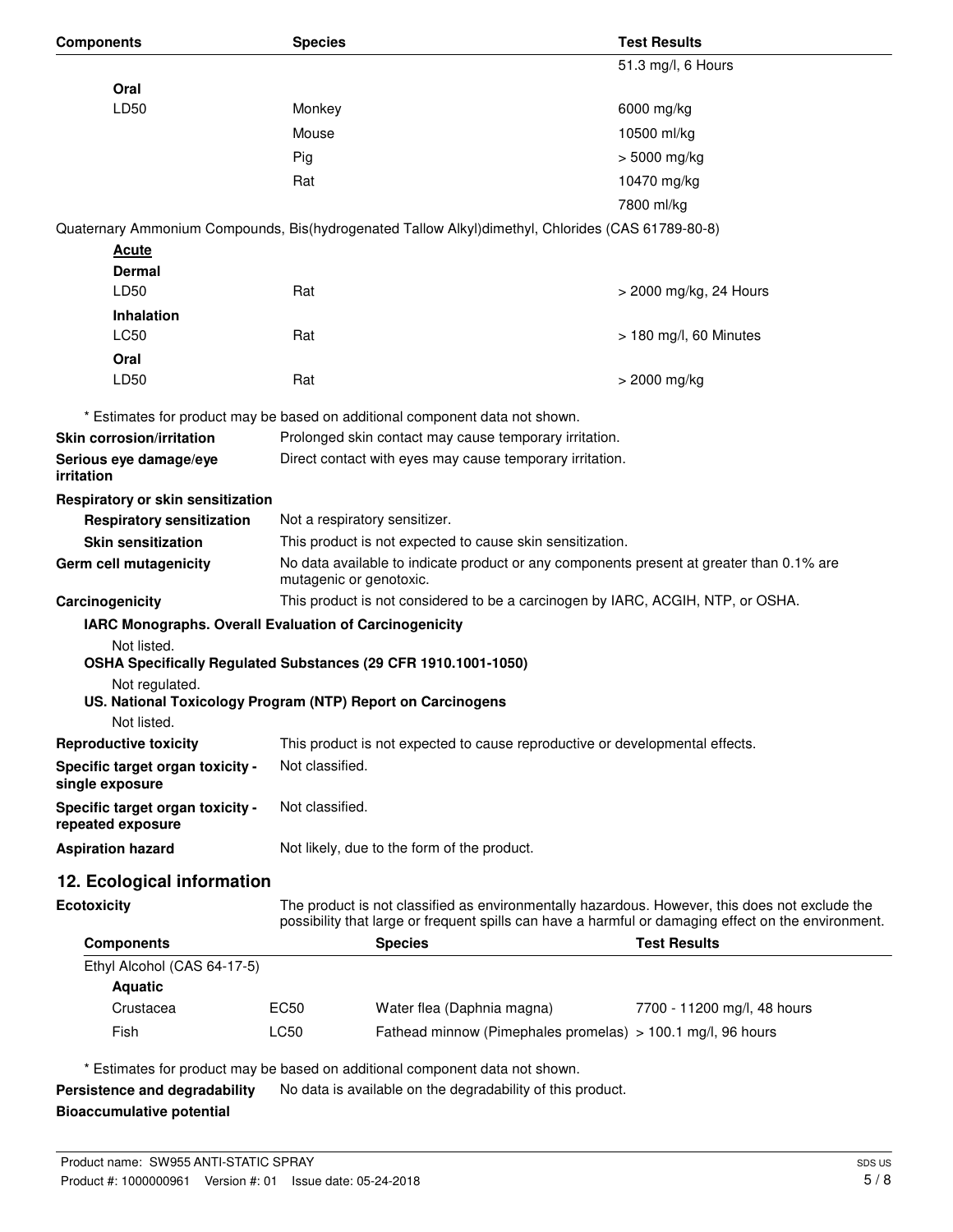|                       | Partition coefficient n-octanol / water (log Kow)                                                                                                                                          |
|-----------------------|--------------------------------------------------------------------------------------------------------------------------------------------------------------------------------------------|
| 1,1-difluoroethane    | 0.75                                                                                                                                                                                       |
| Ethyl Alcohol         | $-0.31$                                                                                                                                                                                    |
| Mobility in soil      | No data available.                                                                                                                                                                         |
| Other adverse effects | No other adverse environmental effects (e.g. ozone depletion, photochemical ozone creation<br>potential, endocrine disruption, global warming potential) are expected from this component. |

## **13. Disposal considerations**

| <b>Disposal instructions</b>             | Collect and reclaim or dispose in sealed containers at licensed waste disposal site. Contents<br>under pressure. Do not puncture, incinerate or crush. Dispose of contents/container in accordance<br>with local/regional/national/international regulations. |
|------------------------------------------|---------------------------------------------------------------------------------------------------------------------------------------------------------------------------------------------------------------------------------------------------------------|
| Local disposal regulations               | Dispose in accordance with all applicable regulations.                                                                                                                                                                                                        |
| Hazardous waste code                     | The waste code should be assigned in discussion between the user, the producer and the waste<br>disposal company.                                                                                                                                             |
| Waste from residues / unused<br>products | Dispose of in accordance with local regulations. Empty containers or liners may retain some<br>product residues. This material and its container must be disposed of in a safe manner (see:<br>Disposal instructions).                                        |
| <b>Contaminated packaging</b>            | Since emptied containers may retain product residue, follow label warnings even after container is<br>emptied. Empty containers should be taken to an approved waste handling site for recycling or<br>disposal. Do not re-use empty containers.              |

## **14. Transport information**

| DOT         |                                             |                                                                                                      |
|-------------|---------------------------------------------|------------------------------------------------------------------------------------------------------|
|             | UN number                                   | <b>UN1950</b>                                                                                        |
|             | UN proper shipping name                     | Aerosols, flammable, (each not exceeding 1 L capacity)                                               |
|             | <b>Transport hazard class(es)</b>           |                                                                                                      |
|             | <b>Class</b>                                | 2.1                                                                                                  |
|             | <b>Subsidiary risk</b>                      |                                                                                                      |
|             | Label(s)                                    | 2.1                                                                                                  |
|             | Packing group                               | Not applicable.                                                                                      |
|             | Special precautions for user Not available. |                                                                                                      |
|             | <b>Special provisions</b>                   | N82                                                                                                  |
|             | <b>Packaging exceptions</b>                 | 306                                                                                                  |
|             | Packaging non bulk                          | None                                                                                                 |
|             | Packaging bulk                              | None                                                                                                 |
| <b>IATA</b> |                                             |                                                                                                      |
|             | <b>UN number</b>                            | <b>UN1950</b>                                                                                        |
|             | UN proper shipping name                     | Aerosols, flammable                                                                                  |
|             | <b>Transport hazard class(es)</b>           |                                                                                                      |
|             | <b>Class</b>                                | 2.1                                                                                                  |
|             | <b>Subsidiary risk</b>                      | $\overline{a}$                                                                                       |
|             | Label(s)                                    | 2.1                                                                                                  |
|             | Packing group                               | Not applicable.                                                                                      |
|             | <b>Environmental hazards</b>                | No.                                                                                                  |
|             | <b>ERG Code</b>                             | 10L                                                                                                  |
|             | <b>Other information</b>                    | Special precautions for user Read safety instructions, SDS and emergency procedures before handling. |
|             | Passenger and cargo<br>aircraft             | Allowed with restrictions.                                                                           |
|             | Cargo aircraft only                         | Allowed with restrictions.                                                                           |
|             | <b>Packaging Exceptions</b>                 | LTD QTY                                                                                              |
| <b>IMDG</b> |                                             |                                                                                                      |
|             | UN number                                   | UN1950                                                                                               |
|             | UN proper shipping name                     | <b>AEROSOLS</b>                                                                                      |
|             | <b>Transport hazard class(es)</b>           |                                                                                                      |
|             | <b>Class</b>                                | 2.1                                                                                                  |
|             | <b>Subsidiary risk</b>                      |                                                                                                      |
|             | Packing group                               | Not applicable.                                                                                      |
|             | <b>Environmental hazards</b>                |                                                                                                      |
|             | <b>Marine pollutant</b>                     | No.                                                                                                  |
|             |                                             |                                                                                                      |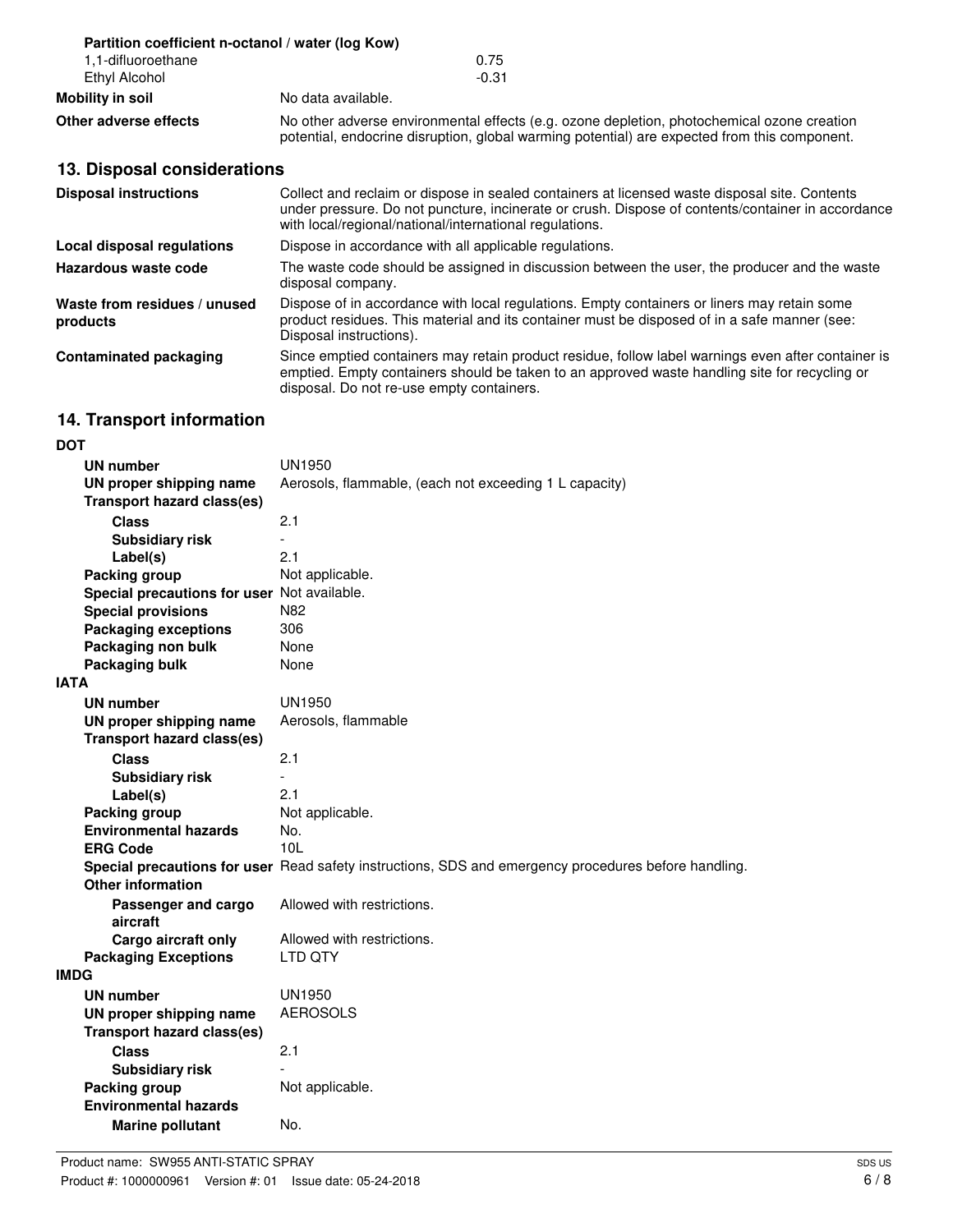**EmS** F-D, S-U **Special precautions for user** Read safety instructions, SDS and emergency procedures before handling. **Packaging Exceptions Transport in bulk according to** Not applicable. **Annex II of MARPOL 73/78 and the IBC Code**

**DOT**



## **15. Regulatory information**

This product is a "Hazardous Chemical" as defined by the OSHA Hazard Communication Standard, 29 CFR 1910.1200.

#### **TSCA Section 12(b) Export Notification (40 CFR 707, Subpt. D)**

Not regulated.

**US federal regulations**

**CERCLA Hazardous Substance List (40 CFR 302.4)**

Not listed.

**SARA 304 Emergency release notification**

Not regulated.

**OSHA Specifically Regulated Substances (29 CFR 1910.1001-1050)**

Not regulated.

#### **Superfund Amendments and Reauthorization Act of 1986 (SARA)**

**Hazard categories**

Immediate Hazard - No Delayed Hazard - No Fire Hazard - Yes Pressure Hazard - Yes Reactivity Hazard - No

### **SARA 302 Extremely hazardous substance**

Not listed.

**SARA 311/312 Hazardous** No **chemical SARA 313 (TRI reporting)**

Not regulated.

## **Other federal regulations**

**Clean Air Act (CAA) Section 112 Hazardous Air Pollutants (HAPs) List**

Not regulated.

## **Clean Air Act (CAA) Section 112(r) Accidental Release Prevention (40 CFR 68.130)**

1,1-difluoroethane (CAS 75-37-6)